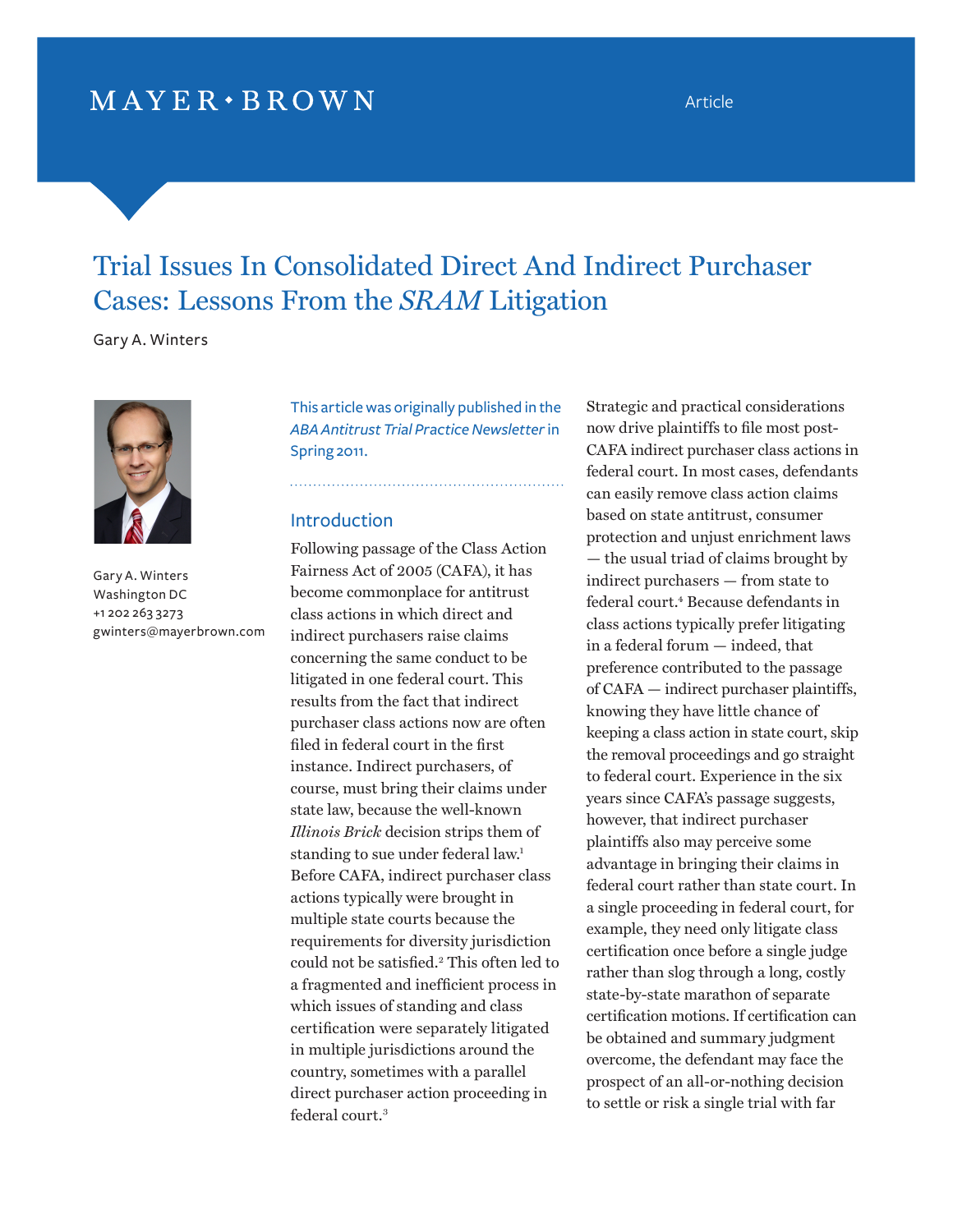greater damages exposur[e.5](#page-8-0) And, as discussed in more detail below, there is the prospect that the court will consolidate the trial of the direct and indirect purchaser claims in some fashion, thereby reducing the cost to the indirect purchasers of trying the case.

The bottom line is that, whatever strategic considerations are driving plaintiffs' filing decisions, since 2005 indirect purchaser litigation has largely migrated to federal court. In the typical scenario, the Judicial Panel on Multidistrict Litigation consolidates all the indirect and direct purchaser class actions alleging the same claims in a single district and assigns them to one judge for coordinated pretrial proceedings.<sup>6</sup> This allows for the efficient conduct of discovery, as the core issue of liability is common to both the direct and indirect purchaser classes even though there are pass-through issues unique to indirect purchasers. But what about trial? Can Sherman Act claims brought by direct purchasers and state-law claims brought by indirect purchasers be consolidated under Federal Rule of Civil Procedure 42(a) and tried together before a single jury? Or is it advisable to split the direct and indirect purchaser cases and try them separately? Should the trial be sliced more finely, with the common issue of liability for an antitrust violation tried jointly and damages issues tried separately? Moreover, whatever the trial structure, does the fact that both the direct and indirect purchaser cases will be tried in federal court have implications for the eternal bogeyman of indirect purchaser litigation — the specter of multiple liability for the same offense?

Because CAFA was passed relatively recently, and because so few indirect purchaser actions go to trial, there is no clear precedent in this area. However, the recent experience in *In re SRAM Antitrust Litigation* offers a useful jumping off point for discussion, as the plaintiffs and two defendants (Cypress Semiconductor and Samsung Semiconductor) litigated numerous issues concerning the structure of the impending trial before ultimately reaching settlements with direct and indirect plaintiffs. This article considers, from the defense perspective, several of the key issues involved in the trial of related direct and indirect purchaser cases.

## Remand of transferred actions

If claims on behalf of either direct or indirect purchaser classes have been filed in district courts around the

country and then consolidated with direct purchaser claims, there is a threshold question whether the transferred cases can be tried in the transferee, or MDL, district. The Supreme Court in *Lexecon Inc. v. Milberg, Weiss, Bershad, Hynes & Lerach*<sup>7</sup>  [in](#page-8-0)terpreted the transfer statute, 28 U.S.C. §1407, to require a transferee court to remand actions to the transferor district when pretrial proceedings have run their course. Subsequent decisions have held that the plaintiff may waive the right to request remand<sup>8</sup> and that both parties may consent to trial in the transferee distri[ct.9](#page-8-0) Remand under *Lexecon* is rarely, if ever, an issue with regard to the direct purchaser cases: each original action will have been brought on behalf of the same nationwide class, and since at least one original action also will have been brought in the MDL district<sup>10</sup> — which, of course, will be the district ready to try the case — there is little value for either side in seeking to remand any of the other actions to their original district[s.11](#page-8-0)

Remand is potentially relevant to the indirect purchaser actions, as each action typically will have been brought only on behalf of a class of a particular state's residents under that state's la[w.12 W](#page-8-0)hether a defendant may seek remand of those cases originally filed outside the MDL district is a trickier question. In the first instance, counsel should determine if, for any of the state classes where an original action was filed outside the MDL district, an original action on behalf of that same class also was filed within the MDL district. In such a situation, remand of the transferred action is unnecessary. For example, assume the MDL district is the Southern District of New York, and an action on behalf of a California indirect purchaser class was originally filed in the Northern District of California. If an action on behalf of the same California class was also originally filed in the Southern District of New York, remand of the transferred action back to the Northern District of California is unnecessary because that class' claims could also be tried in New York.

With regard to indirect purchaser classes on whose behalf all original cases were filed *outside* the MDL district, however, a defendant may have a right to seek remand of each case back to its original district. Several decisions hold or imply that consent to trial in the transferee district must be obtained from *all parties*, not just the plaintif[f.13 M](#page-8-0)oreover, while the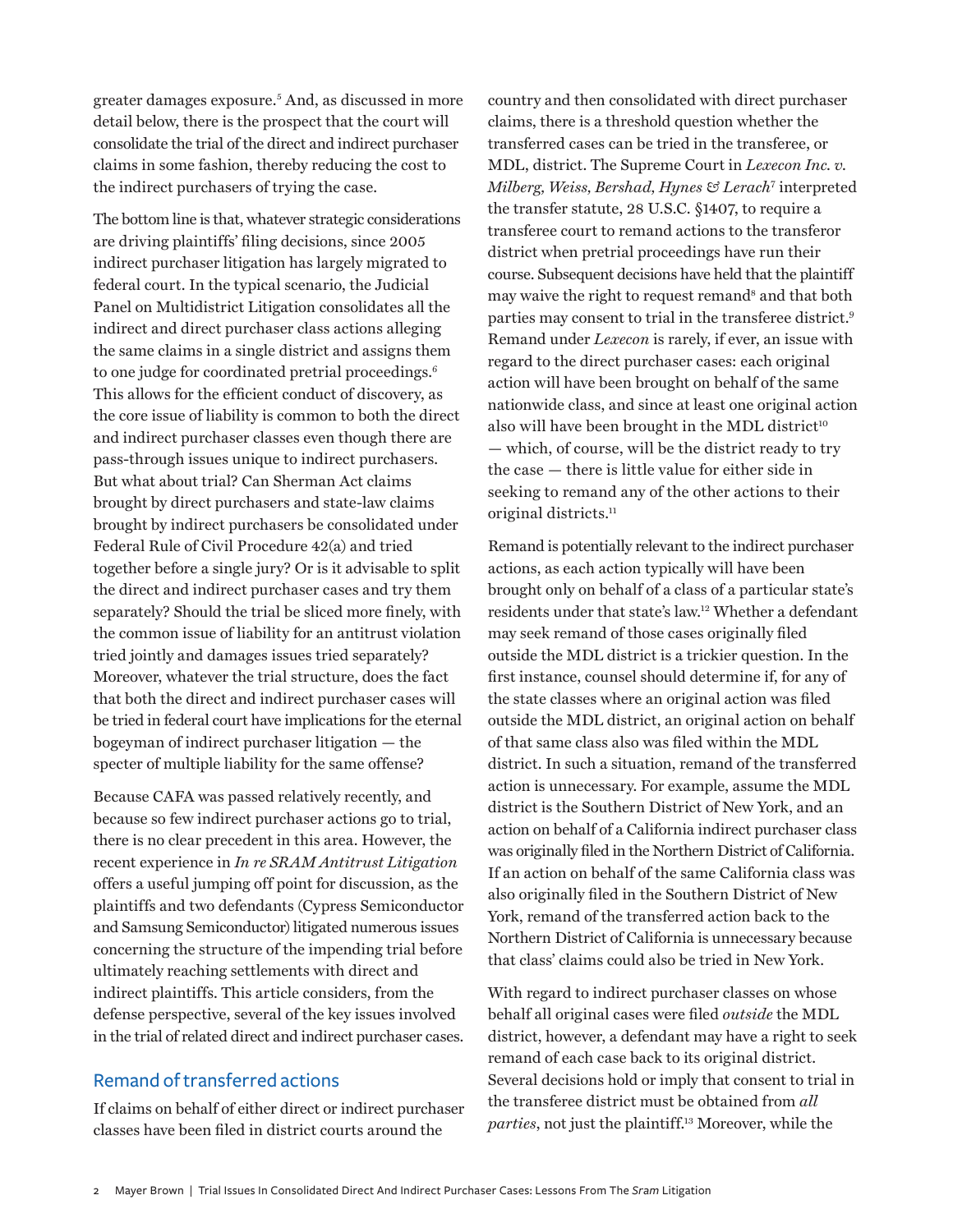argument is sometimes made that the post-transfer filing of an amended or consolidated complaint in the MDL district effectively "wipes out" the original cases and obviates the need for remand, a consolidated complaint arguably is merely an administrative tool to achieve judicial efficienc[y.](#page-9-0)<sup>14</sup>

Whether it is in a defendant's strategic interest to seek remand of indirect purchaser actions depends on several considerations. On one hand, if indirect purchaser actions representing all or a significant fraction of the total indirect purchaser damages claim can be remanded to separate districts, a defendant may be able to reduce the risk associated with trying the case in the MDL district. In a trial of all the indirect purchaser actions, an adverse verdict against a defendant probably would result in a damage award to each state class; but if some of the actions have been remanded, the damages award necessarily would be lower. While collateral estoppel would prevent the defendant from re-litigating in the remanded actions the question whether it conspired, monopolized, or otherwise violated substantive antitrust la[w,15 t](#page-9-0)he same would not be true on the question of damages. Because each state class' damages claim would be based on unique evidence of class members' purchases and, perhaps, pass-through economics specific to indirect sales into that state, a defendant still could challenge the damages claims of each class whose actions were remanded. Of course, as a practical matter, the likelihood of holding separate trials on damages of remanded cases is between slim and none, as the result in the MDL trial almost certainly would foster settlement of the remaining cases. Nonetheless, a defendant may wish to leverage the prospect of separate damages trials before the main MDL trial as part of its overall strategy.

Another consideration in favor of seeking remand is the possibility that the MDL court will hold a single trial on direct and indirect purchasers' substantive antitrust claims, yet will instruct the jury on state-law consumer protection claims in a way that undermines the basic antitrust instructions and potentially prejudices the defendants. As explained *infra*, there are unsettled questions about whether a jury should be permitted to evaluate conduct that is traditionally understood to be within the province of antitrust law under the standards applicable to state consumer

protection claims. If a defendant knows or anticipates that the court intends for one jury to evaluate the indirect purchasers' consumer protection claims under standards that depart from traditional antitrust law requirements, this may militate in favor of seeking remand of indirect purchaser actions rather than consenting to trial in the MDL district.

On the other hand, if some actions are remanded and the defendant prevails in the MDL district, collateral estoppel would not protect the defendant from having to try the entire case — both liability and damages — in each of the districts to which actions had been remanded. That is because a defendant cannot make use of collateral estoppel to foreclose new plaintiffs from having their day in court. By trying all indirect purchaser cases together in a single district, a prevailing defendant obtains a single judgment on the claims of all indirect purchasers.

In short, the decision whether to pursue remand should be driven by whether a defendant believes it will be better off taking an "all or nothing" shot at winning the whole indirect purchaser case, or hedging the risk of a loss. One fly in the ointment is the possibility that a remanded action could be transferred back to the MDL district under 28 U.S.C. §1404(a), which provides for transfer for convenience to any district in which a case might have been brought. If the remanded action could have been brought in the first instance in the MDL district, the plaintiff may seek to have it transferred back and consolidated with any actions still pending in the MDL district. The decision whether to transfer back rests in the discretion of the judge in the transferor district, and therefore this possibility should not necessarily dissuade a defendant from seeking remand if it is otherwise in its interest.

In short, the interplay of *Lexecon* and its progeny, the rules of collateral estoppel, and the substantive law to be applied all combine to make the question of remand an important threshold consideration in the trial of direct and indirect purchaser cases.<sup>16</sup>

## Trial Structure

Assuming claims by direct purchasers and at least some indirect purchasers remain to be tried in the MDL district against common defendants, the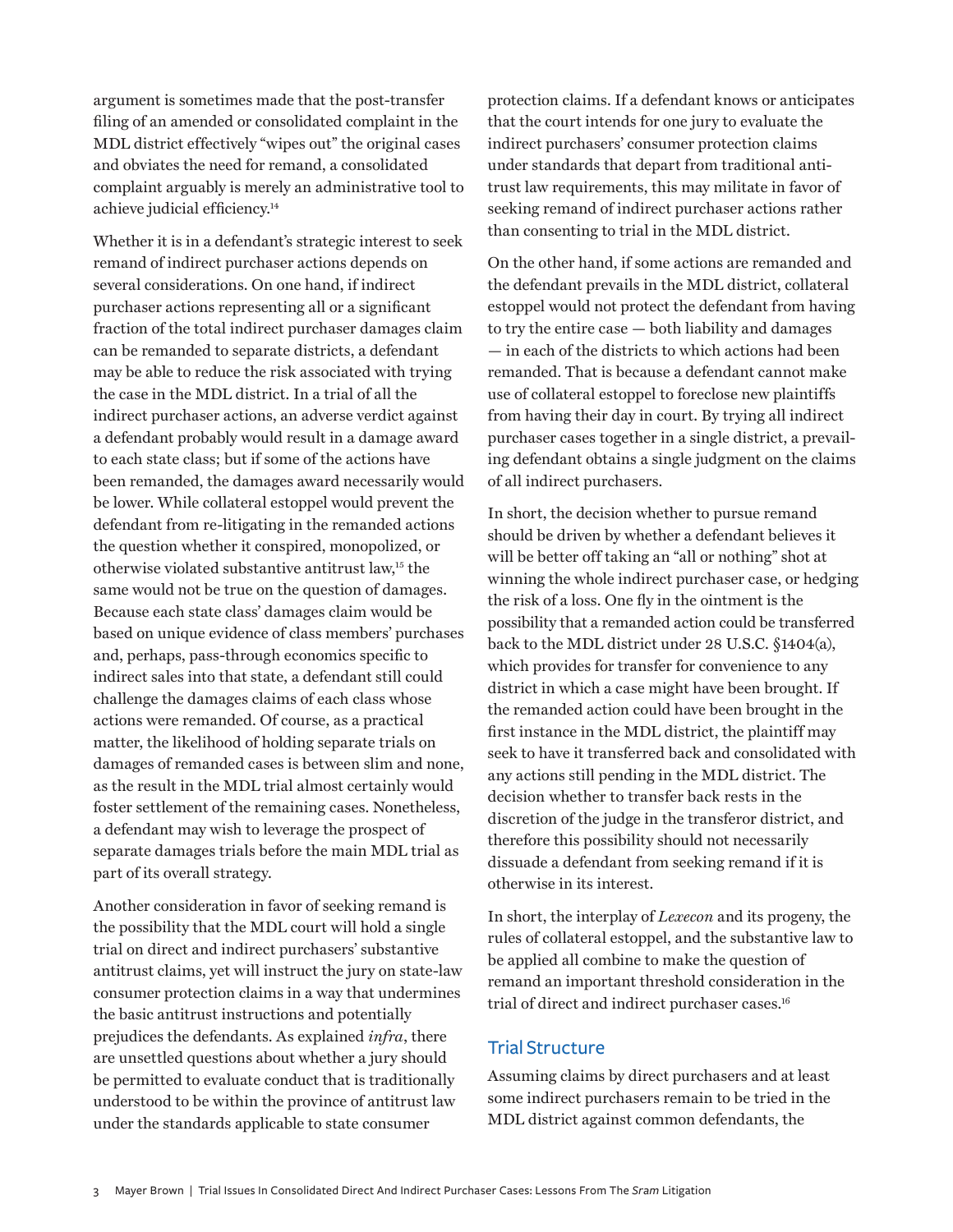question becomes how to structure the trial to meet the twin goals of maximizing efficiency and ensuring a fair trial for all partie[s.17 F](#page-9-0)rom the standpoint of time, cost, and judicial resources, the most efficient structure would seem to be a single trial of all direct and indirect class claims, including liability and damage[s.18 W](#page-9-0)itnesses (particularly experts) whose testimony goes to issues of both liability and damages would have to testify only once, and the jury would obtain a complete picture of the alleged antitrust violation and its effect on all plaintiffs in the distribution chain. This approach, however, potentially presents problems on at least two dimensions: (1) indirect purchasers' need to show pass-on of damages arguably conflicts with direct purchasers' right to recover full damages notwithstanding proof of pass-on; and (2) the standards governing indirect purchasers' consumer protection claims may be in tension with the standards governing the antitrust claims, making a joint trial problematic even on the core liability issue.

#### The Impact of *Hanover Shoe*

It is easy to see why direct purchasers would oppose a joint trial of direct and indirect claims that addresses both liability and damages. Under *Hanover Shoe*, a defendant may not raise a "pass-on" defense to federal antitrust claims brought by direct purchaser[s.19 I](#page-9-0)n a joint trial, however, indirect purchasers as part of their affirmative case would effectively be making the very same pass-on argument that defendants are forbidden to raise, contending that the overcharge was absorbed not by direct purchasers but by persons further down the distribution chain. Even though this is not strictly a violation of *Hanover Shoe*, direct purchasers understandably would be concerned about a jury — despite instructions to the contrary — deciding that the only injured parties are those to whom the overcharge was passed on, namely, the indirect purchasers. Direct purchasers can be expected to take the position that they are entitled to their full damages (trebled) even if the indirect purchasers prove 100% pass-through.

In *SRAM*, the plaintiffs, invoking this very concern, urged the court to try only the issue of conspiracy jointly. If there was a verdict in their favor, they suggested, the direct purchasers' damages could be

tried separately to the same jury, with the indirect purchasers' damages tried to a separate jur[y.20 In](#page-9-0) the alternative, the plaintiffs suggested that the entire direct purchaser case could be tried first, with the indirect purchaser case to follow. A verdict in favor of the plaintiffs would be collateral estoppel as to liability, leaving only the indirect purchasers' damages for the second trial. The reverse would not be true, however, making this a less attractive option from the defense standpoint; but in reality, indirect purchasers would be unlikely to re-try a case after a loss by direct purchasers.

Although *Hanover Shoe* is often thought of as insulating direct purchasers from any reduction in their damages due to pass-on, the decision should not necessarily preclude trying direct and indirect purchasers' liability and damages in one proceeding. *Hanover Shoe* was grounded in concerns about deterrence and litigation complexity. The Court was concerned that if a pass-on defense were allowed, "ultimate consumers" (*i.e.*, indirect purchasers) would have little incentive to sue, leaving no party with the incentive to deter antitrust violations. It also believed that determining pass-on would embroil courts in "virtually unascertainable" inquiries into other parties' pricing decisions, the effect of higher prices on sales volumes, and the effect of output changes on marginal cos[t.21 Im](#page-9-0)portantly, though, the Court recognized that in circumstances where it is "easy to prove" that the direct purchaser passed on an overcharge — "for instance, preexisting cost-plus contracts" that automatically require passing on of any cost increase to purchasers farther down the chain — the concerns about complexity and deterrence are less pronounced, and the defense could be raised.<sup>22</sup> The non-exclusive wording of *Hanover Shoe*'s cost-plus exception makes it clear that a cost-plus contract was not the *only* circumstance in which a passing on defense was allowed; it was just an illustrative example. While the Court no doubt saw little room for a pass-on defense at the time, the prohibition was based on prudential and practical considerations and was not absolute.

The intervening decades have shown that both the Court's skepticism about consumers' incentives to sue and the ability to prove pass-on were misplaced. Indirect purchasers began to sue more regularly in federal court in the 10 years between *Hanover Shoe*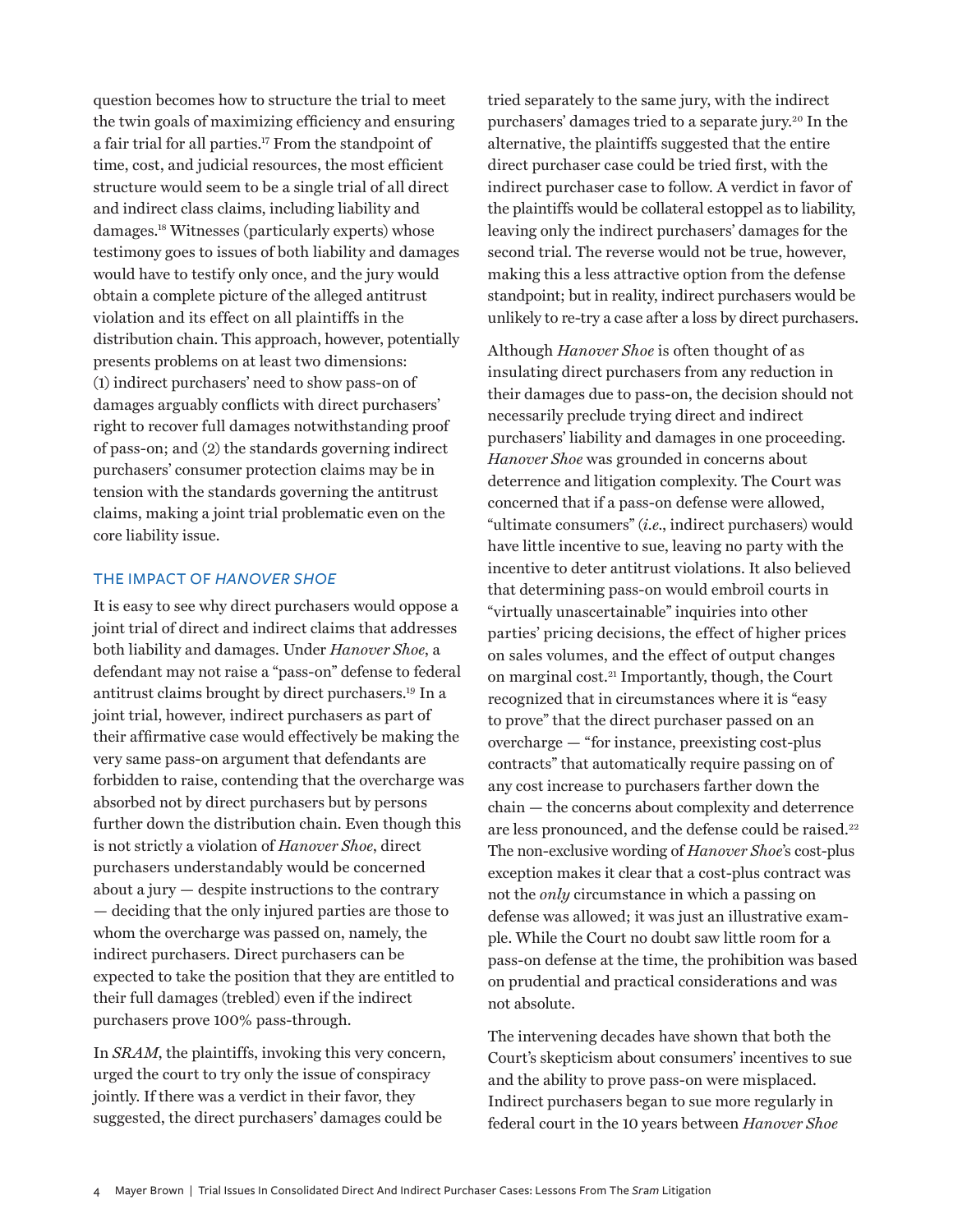and *Illinois Brick*, and today litigation by indirect purchasers is commonplace as well-financed attorneys mount parallel actions to virtually every direct purchaser action. More to the point for present purposes, modern economic regression methods, coupled with almost limitless computing power, now permit accurate calculation of the amount of passedthrough overcharges — at least according to the plaintiffs and their experts who routinely perform these analyses in indirect purchaser litigation. In fact, one of the foundational articles routinely cited by indirect purchasers' experts to show that pass-on calculations are both theoretically and practically possible is now more than 30 years old, suggesting that there is nothing especially new (from plaintiffs' perspective) about the ability to prove pass-on.<sup>23</sup>

Thus, the basis for invoking an exception to the *Hanover Shoe* rule now exists quite apart from the "cost-plus" scenario discussed in the decision itself. If calculating pass-on to indirect purchasers is as straightforward as their economic experts claim, there no longer is any reason why direct purchasers should be insulated from the implications of pass-on proof. After all, it is *other allegedly injured parties*, not defendants attempting an end-run around *Hanover Shoe*, who claim that the direct purchasers passed through the overcharge. Properly understood, *Hanover Shoe* should not serve as a bar to a joint trial on liability and damages. If indirect purchasers are able to prove pass-on of some or all of an overcharge, it should be permissible for the jury to reduce the passed-on amount from any damages award to the direct purchasers. Although the combination of *Hanover Shoe* and the availability of state indirect purchaser remedies makes it possible for a defendant to be exposed to multiple liability for the same overcharge, nothing in either *Hanover Shoe* or *ARC America*[24 r](#page-9-0)equires that to occur. If the optimal arrangement is to try all aspects of the direct and indirect cases together, a court should be able to proceed in t[his fas](#page-9-0)hion without running afoul of *Hanover Shoe*. 25

In *SRAM*, only one of the two defendants — Samsung  $-$  requested a joint trial on liability and damages.<sup>26</sup> The court ultimately sided with the plaintiffs in part due to *Hanover Shoe* concerns, ruling that trial on the direct and indirect purchasers' conspiracy claims

would be held first, and, in the event of a verdict for the plaintiffs, trial on the direct purchasers' damages would proceed before the same jury and trial on the indirect purchasers' damages would proceed before a different jury.<sup>27</sup>

## The Possible Conflict Between Antitrust and Consumer Protection Claims

Although for the reasons discussed above the defense may prefer a joint trial, there certainly are countervailing considerations. An important one is how the court will instruct the jury on the standard of liability for the state-law consumer protection claims, and whether those standards will differ materially from the ones applicable to the federal and state antitrust claims.

Indirect purchasers typically allege that the defendants' conduct violates state antitrust, consumer protection, and unjust enrichment law[s.28 T](#page-9-0)he standard of liability under the federal antitrust laws and their state counterparts at issue in most indirect purchaser litigation is virtually identical, as state statutes often are worded similarly to Sections 1 and 2 of the Sherman Act and many state statutes contain a harmonization provision requiring that the statute be interpreted in accordance with applicable federal preceden[ts.29 T](#page-9-0)hus, for example, to show a horizontal conspiracy under state antitrust law, just as under federal law, a plaintiff must show an "agreement" to achieve an unlawful objective, such as fixing prices or allocating market[s.30 G](#page-9-0)iven this similarity, there should be no problem trying direct purchaser claims and indirect purchaser antitrust claims together.

But state consumer protection statutes are different: they predicate liability variously on "unfair methods of competition, "deceptive," and "unconscionable" conduc[t.31 W](#page-9-0)hen an indirect purchaser's theory fundamentally sounds in antitrust (such as pricefixing), but the claim is brought under a consumer protection statute, what liability standards govern those claims? More importantly from a trial perspective, how will the court instruct the jury? To give a concrete example drawn from the *SRAM* case, where the challenged conduct involves an exchange of information that allegedly constituted price-fixing, can the plaintiffs ask the jury to find the defendants liable under consumer protection statutes if they find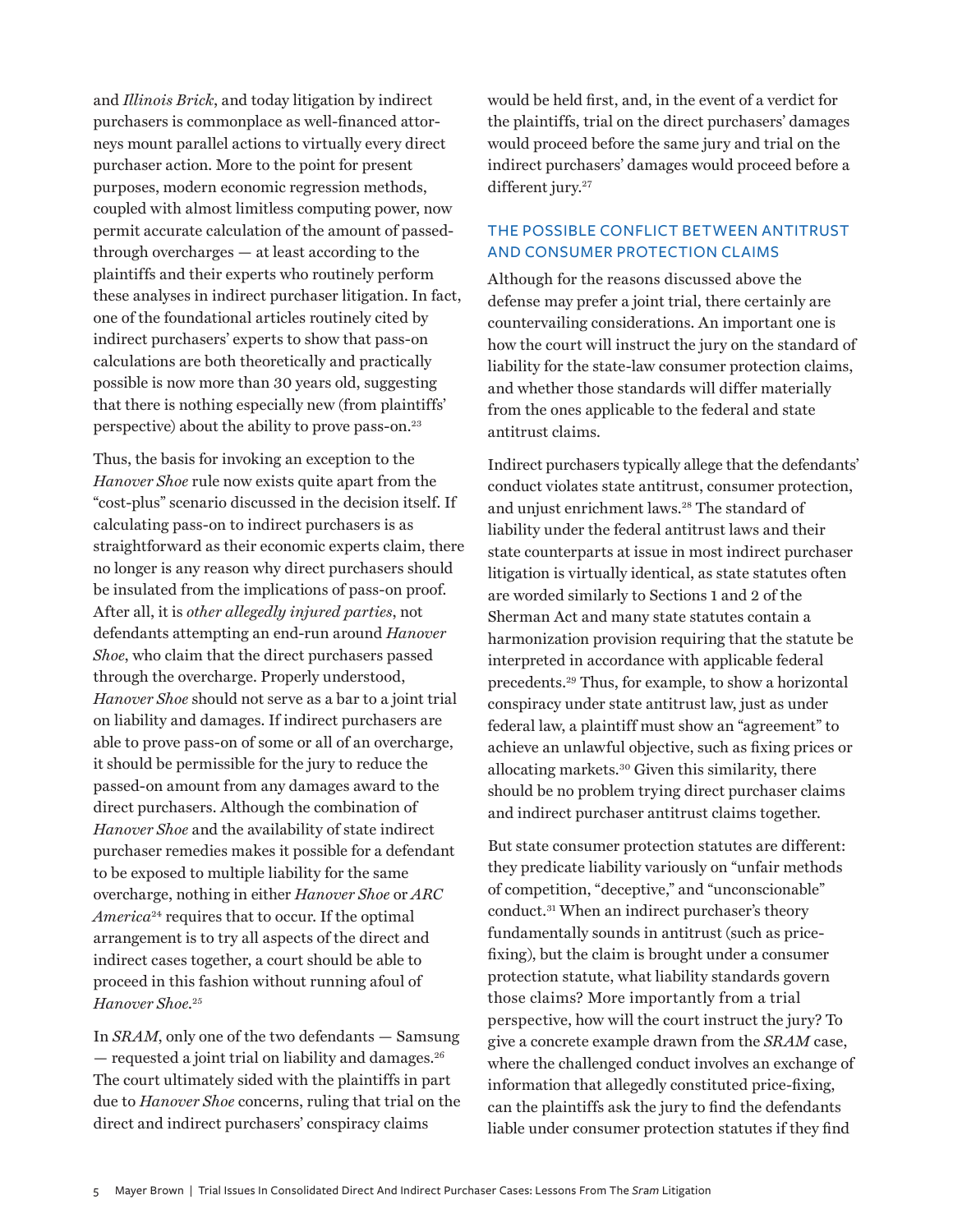the acts of exchanging information "unfair," "deceptive," or "unconscionable," even if the jury would otherwise find that the conduct as a whole does not amount to the "agreement" required for liability under Sherman Act Section 1 and parallel state antitrust statutes? Or must the instructions make clear that unfairness, deception and unconscionability can only be evaluated with reference to antitrust concepts? Fundamentally, the question is whether state consumer protection statutes proscribe a broader swath of conduct that would be considered lawful under the antitrust laws, and therefore provide plaintiffs with more than just an alternative basis for pursuing their antitrust claims.

This question has not been explored in state case law, or even in the extensive recent federal case law addressing indirect purchaser claims, most likely because so few indirect purchaser actions proceed to trial. But its resolution — most likely through jury instructions — has important strategic implications for both parties. If the jury is permitted to find the defendants liable to the indirect purchasers under more open-ended (some might say less rigorous) consumer protection standards, there is a risk of the jury confusing the two sets of standards and perhaps resolving the federal and state antitrust claims under the consumer protection standards. Even if the jury follows its instructions to the letter, it could find that conduct that would not violate the Sherman Act is nevertheless sufficient to violate various state consumer protection statutes. In a price-fixing case, for example, plaintiffs would stress to the jury that the defendants' conduct, viewed as a whole, may be deemed an unfair method of competition, "deceptive," or "unconscionable" even if the evidence falls short of showing an actual agreement. Thus, defendants faced with the prospect of the jury evaluating a single course of conduct under both antitrust and consumer protection standards may contend that the risk of jury confusion and prejudice warrants separate trials of the direct purchaser and indirect purchasers' claim[s.32](#page-9-0)

After CAFA, it is unlikely that state courts will have an opportunity to address this issue, so federal courts will have to make predictions about state law. Nonetheless, there is some guidance in the federal courts' interpretation of Section 5 of the FTC Act, which provides that "[u]nfair methods of competition

in or affecting commerce, and unfair or deceptive acts or practices in or affecting commerce, are declared unlawful." Section 5 is relevant not only because its language served as the model for many state unfair competition provisions, but also because several states have harmonization provisions that direct state courts to interpret the consumer protection statute in accordance with federal interpretations of the FTC Act.<sup>33</sup>

Federal courts on several occasions have considered whether a practice can violate Section 5 of the FTC Act even if it does not violate the antitrust laws. The FTC certainly has the power to proscribe unfair and deceptive competitive practices that do not run afoul of antitrust law[s,34 b](#page-9-0)ut only in a few older cases have the courts upheld FTC challenges to such practices. These cases mainly involved vertical arrangements where the conduct resembled tying arrangements, but were decided well before more recent decisions recognizing that tying can have anticompetitive effects only in limited circumstances.<sup>35</sup>

Decisions over the last 30 years have reversed course and demonstrate that the courts are reluctant to allow Section 5 to become a "catchall" provision for conduct that does not otherwise violate the antitrust laws. In *Official Airline Guides v. FTC*, [36 t](#page-9-0)he Second Circuit declined to endorse an FTC interpretation of Section 5 that would have penalized a monopolist for conduct that had an effect outside the market in which the mo[nop](#page-9-0)olist competed. And in *Boise Cascade Corp. v.*   $FTC^{37}$ , the Ninth Circuit rejected the FTC's decision that Section 5 had been violated by a plywood manufacturer's use of a delivered pricing system under which customers were charged a "West Coast" freight factor regardless of the shipping location, where there was no evidence that prices were set by collusion. The Commission had condemned the delivered pricing practice based only on parallel action by competitors, each of whom had a business justification for adopting the delivered pricing system in the first place. The Ninth Circuit, however, held that in the absence of overt agreement to avoid price competition, the Commission had to show anticompetitive effect, which it had not. Another FTC challenge to parallel, but unilateral, conduct by competitors was rejected in *E.I. DuPont de Nemours & Co. v. FTC*, [38 w](#page-9-0)here the Second Circuit characterized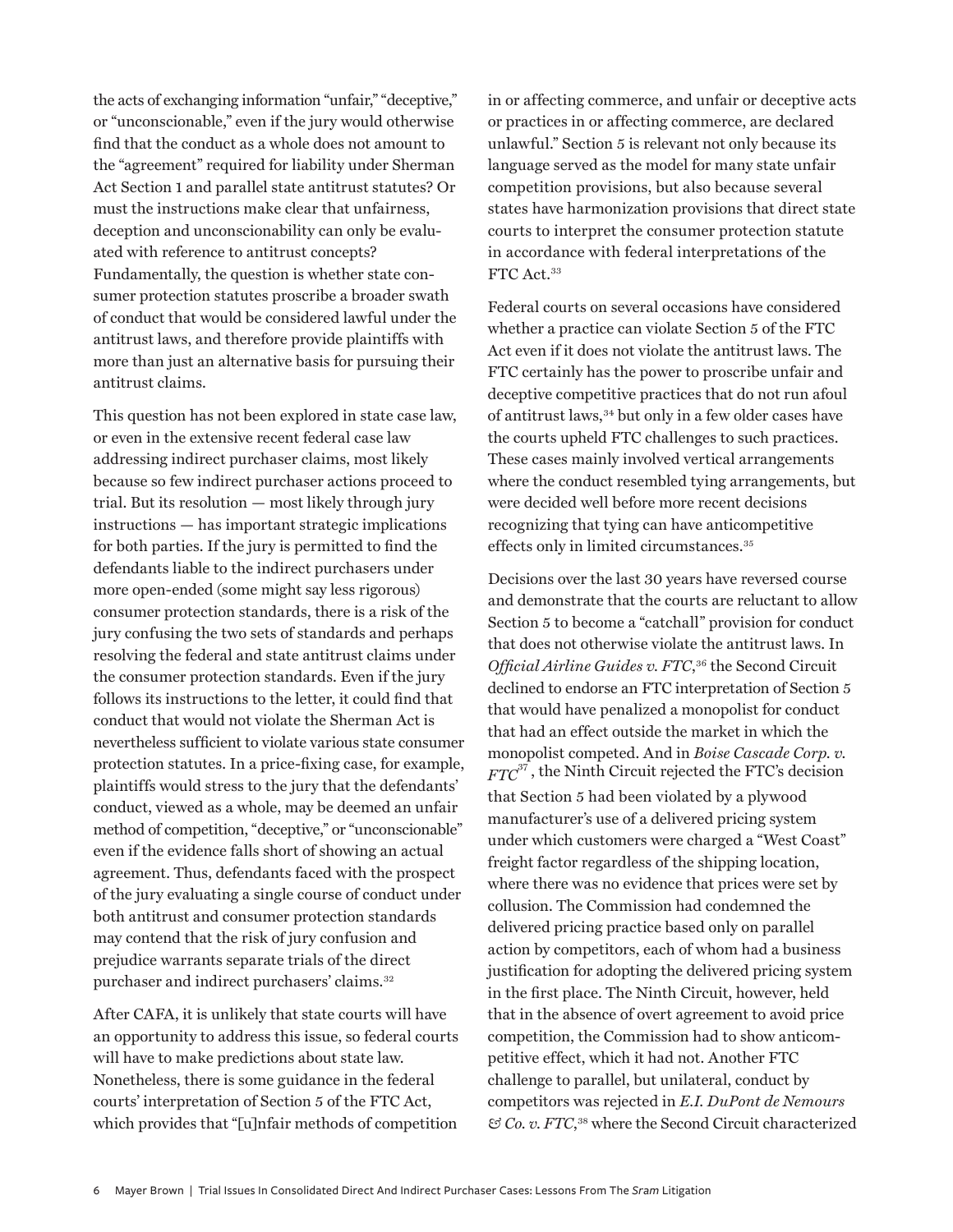the FTC's challenge to the respondents' conduct as opening the door to "arbitrary and capricious administration of §5[."39](#page-9-0)

Taken together, the federal case law suggests that Section 5 does not sweep in a broad range of conduct that the agency might condemn as "unfair," but that would fall outside the prohibitions of the federal antitrust statutes. There is no reason to believe that states, in adopting their own versions of Section 5, intended anything different. This conclusion should be unaffected by the fact that state consumer protection statutes contain a private remedy, whereas Section 5 can only be enforced by the FTC. The question is what conduct the statute condemns, and that should not vary by the identity of the enforcer. Viewed in this fashion, in cases such as SRAM that involve garden-variety antitrust claims, it would be improper to instruct a jury that it could find liability merely if it decides that the defendants' conduct is judged to be unfair, deceptive, or unconscionable. Even though state law in some instances defines those terms more precisely, without a clear requirement that the conduct also be found to violate the antitrust laws, a jury would have an open-ended invitation to condemn conduct traditionally thought to fall within the exclusive province of antitrust. What decision a court makes about the proper scope of the state consumer protection claims therefore may inform both parties' decisions about the most appropriate trial structure.

## Allocation of Damages

Ever since the *ARC America* decision confirming that states may confer standing on indirect purchasers, one of the most significant concerns associated with indirect purchaser litigation has been the possibility that defendants would be exposed to multiple liability for the same offense. Equally troubling is that if both direct and indirect purchasers can prove damages, defendants will have fully compensated direct purchasers even though they suffered no (or only a partial) loss. Debate over whether indirect purchaser suits are a good thing has continued unabated in the more than 30 years since *Illinois Brick* was decided, and while there have been proposals for wholesale structural reform,<sup>40</sup> none has been adopted. The only significant change in the law that could affect the multiple liability problem is, ironically, not contained

in an antitrust statute, but in a procedural statute of general application — CAFA. Specifically, by making it possible for direct and indirect purchaser actions to be consolidated for trial in one federal court, CAFA throws the issue into sharp relief and makes it possible for a judge to ensure that remedies are consistent with antitrust law's goals of compensation and deterrence.

From the plaintiffs' perspective, of course, there is no multiple liability "problem" and no basis for allocating damages. Plaintiffs can be expected to invoke the twin pillars of *Hanover Shoe* and *ARC America* to argue that, regardless of what academics and lawyers believe the optimal policy may be, the black-letter law as it stands now allows direct and indirect purchasers to recover the full overcharge. Indeed, the plaintiffs in SRAM took that very position.<sup>41</sup> The court, however, was not so sure. Although it recognized that the defendants could not affirmatively assert a pass-on defense, it recoiled from the notion of the defendants paying twice:

Let's say there's a big verdict for the [direct purchasers] and then a verdict for the [indirect purchasers]. We have a double recovery. It seems to me that wouldn't be allowed. There has to be some sort of method of allocating. I know the jury wouldn't hear about it, and the jury would be told for the [direct purchasers] to award all the damages and that there's no pass-on defense. . . . But in the end, when we come down to actually writing checks, you don't get it twice, I don't think, or the defendants don't have to pay it twice. So somehow that would have to be allocated, and I don't quite know how one would do that. But you're going to have to come up with something.<sup>42</sup>

The court did not issue any further ruling on allocation and the settlements ultimately mooted the issue. But the court's acknowledgement of the problem and search for a solution — something that probably would not have happened under the fragmented pre-CAFA regime — indicates that this issue will have to be grappled with in future litigation.

Despite the seemingly insurmountable barriers of *Hanover Shoe* and *ARC America*, there are several arguments for precluding multiple liability. First, as noted earlier in connection with the discussion of trial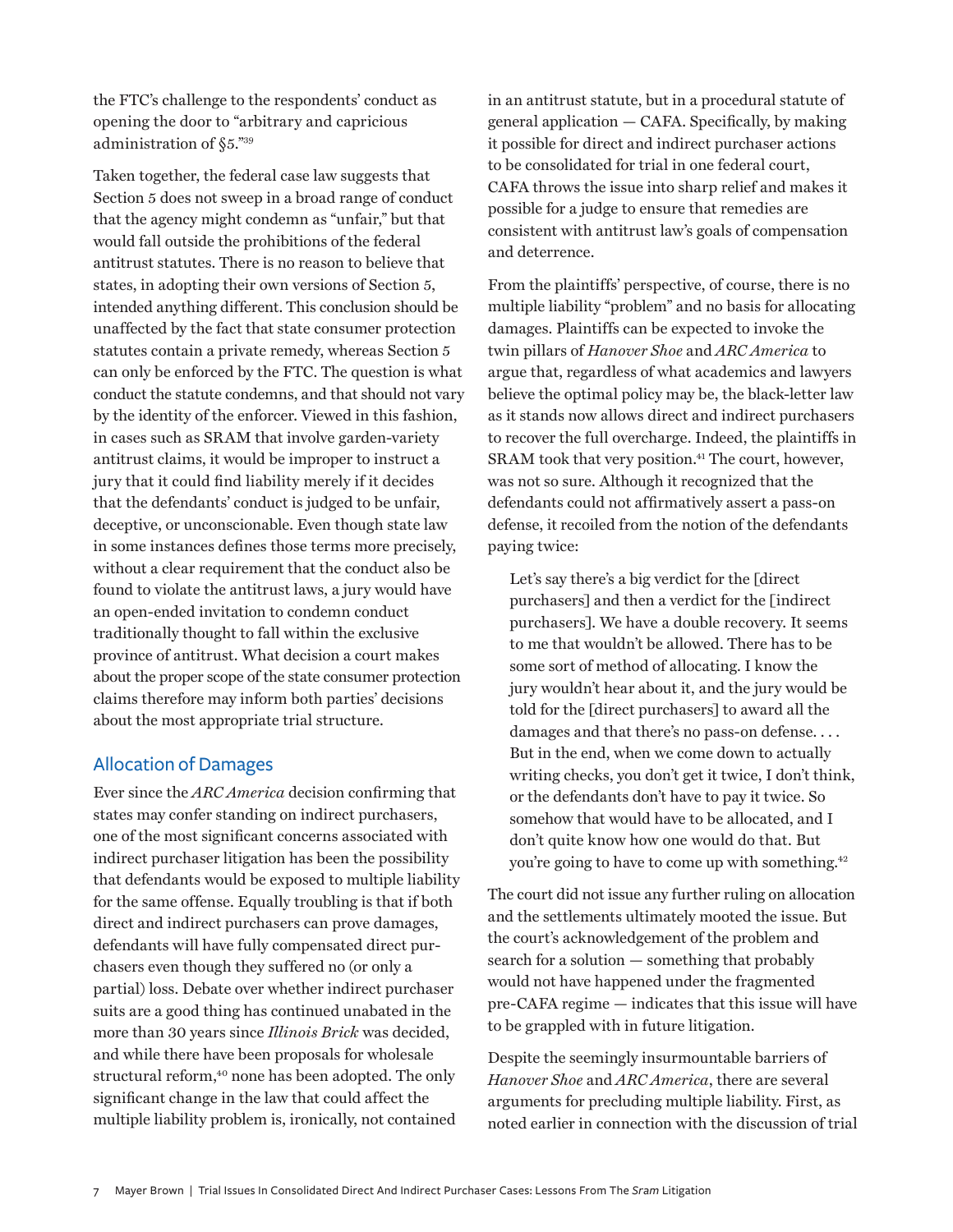structure, the *Hanover Shoe* rule is not absolute. Even though it is generally acknowledged that establishing the cost-plus contract exception is extremely difficult after *UtiliCorp*[43 \(a](#page-10-0)nd irrelevant in most modern indirect purchaser cases, where the plaintiffs are end consumers who lack contractual relationships with direct purchasers), other methods for easily showing pass-on now exist and in fact would be offered to the jury by the indirect purchasers themselves. For the same reasons that a joint trial of direct and indirect purchaser damage claims would not unfairly trench on any rights of direct purchasers to keep the jury in the dark about pass-on, it should be permissible as a matter of substantive law for damages to be allocated as between direct and indirect purchasers in accordance with the jury's finding on pass-on rates.<sup>[44](#page-10-0)</sup> Indeed, it is difficult to imagine a more illogical legal regime than one in which indirect purchasers are able to *prove* pass-on to a jury as a matter of fact, yet the parties doing the passing-on still recover their full damages arising from the same conduct. The Court in *Hanover Shoe* surely never contemplated such a situation, and to the extent direct purchasers believe their damages should not be taken away, their remedy is to offer evidence that they absorbed the overcharge.

In the years between *Hanover Shoe* and *Illinois Brick*, when indirect purchaser actions could be brought in some federal courts, at least one court addressed the question whether a direct purchaser's damages could be reduced when an indirect purchaser proves pass-on. In *In re Western Liquid Asphalt Cases*, [45 t](#page-10-0)he Ninth Circuit held on an interlocutory appeal that indirect purchasers had standing to bring suit. Because the case involved claims by both direct and indirect purchasers, the court commented on how the problem of double recovery might be addressed on remand. The court was steeped in the *Hanover Shoe*  rule, having considered it in depth in deciding that indirect purchasers have standing, but it saw no conflict between that rule and the imperative to avoid duplicate liability through allocation: "[T]he intermediary [*i.e.*, a direct purchaser] should recover the amount of the overcharge *that was not passed on*, if the proof shows that the ultimate consumers did not pay it at all, and any lost profits resulting from increased costs. The ultimate purchasers should obtain the remainder of the overcharge, and any other damages proximately caused[."46 T](#page-10-0)he overcharge "is not subject to double payment, because [defendants'] liability in that regard is to be apportioned after the amount of the overcharge is fixed. Further, each plaintiff . . . , be he [direct purchaser] or ultimate consumer, will be awarded only such further damages, including lost profits, as he may reasonably prove allocable to him[."47 W](#page-10-0)ithout explicitly saying so, the Ninth Circuit recognized that asserting a pass-on defense is materially different than having proof of pass-on by indirect purchasers.

Second, the Court in *ARC America* indicated that *Hanover Shoe* did not confer on direct purchasers an absolute right to recover the full amount of an overcharge even when indirect purchasers established entitlement to relief for the same overcharge in the same litigation. In that case, states acting *in parens patriae* brought indirect purchaser claims that were pendent to their claims as direct purchasers. Other direct purchaser plaintiffs sought to exclude the indirect purchasers from access to a single settlement fund, claiming the federal antitrust laws entitled the direct purchasers to all recoveries for the overcharge and preempted any contrary state remedies. The Court made clear that the direct purchasers did not have an exclusive right to all damages from an overcharge, explaining that "*Illinois Brick* was not concerned with the risk that a plaintiff might not be able to recover its entire damages award." Rather, the Court recognized that in some circumstances indirect purchasers' recovery may "reduce the amount that can be paid … to direct purchaser[s."48 T](#page-10-0)hus, the Court approved allocation of the single settlement even though "direct purchasers may have to share with indirect purchasers[."49](#page-10-0)

Third, even if a court were to hold that, notwithstanding pass-on evidence, *Hanover Shoe* requires direct purchasers to keep the full amount of any overcharges, state law might prevent many or perhaps all indirect purchasers from recovering damages. In some states, statutes and judicial decisions require courts to take steps to avoid duplicate liability when claims are brought by direct and indirect purchasers.<sup>50</sup> To be sure, these rules and decisions are usually premised on the assumption that direct and indirect purchasers are proceeding in state court in actions filed under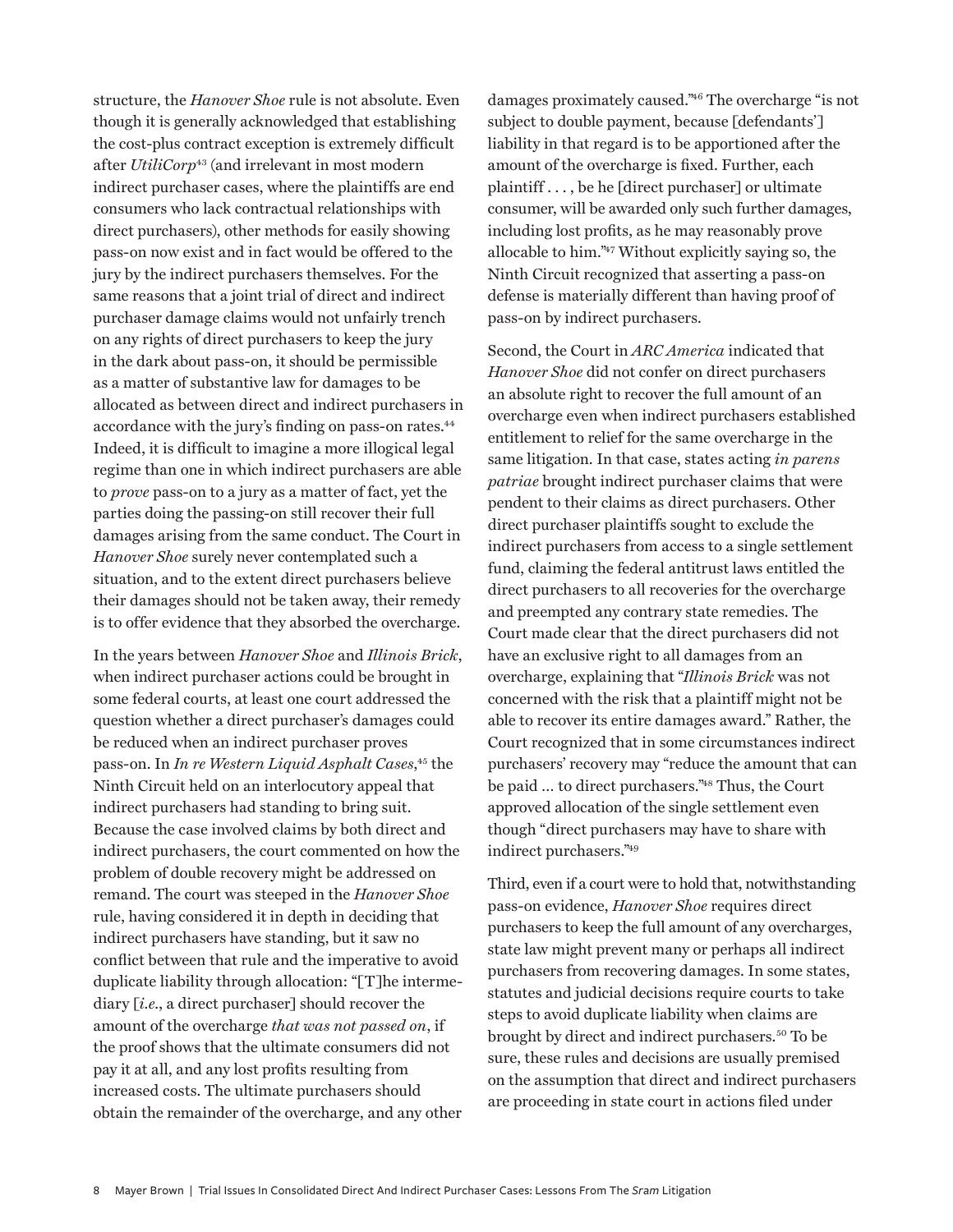<span id="page-8-0"></span>state law. But when a federal court sitting in diversity adjudicates indirect purchaser claims, the substantive rule of decision is supplied by state law. As such, a federal court is obligated to give effect to state law principles rejecting the possibility of duplicate liability. No state authorizes the award of duplicate damages to separate classes of antitrust plaintiffs for the same alleged overcharge, and the statutes and decisions cited above illustrate that state policy is to encourage courts to take affirmative steps to *avoid* such an outcome.

Few state statutes expressly set forth procedures for apportionment; instead, the matter typically has been placed within the discretion of state courts. The states that have implemented an allocation procedure reduce the damages available to a plaintiff on its state antitrust claim by the amount of any recoveries previously obtained for the same violation or injury. The Utah Code provides the clearest and most relevant model: "In an action by indirect purchasers, any *damages or settlement amounts* paid to direct purchasers *for the same alleged antitrust violations* shall constitute a defense in the amount paid on a claim by indirect purchasers under this chapter so as to avoid duplication of recovery of damage[s."51 Th](#page-10-0)e statute is clear that this limitation applies when "a defendant has been sued in one or more actions by both direct and indirect purchasers, whether in state court or federal court[."52](#page-10-0) If applied to indirect purchasers' claims, this method of allocation would require a court to reduce any damages awarded by the jury to indirect purchasers by the amount of damages awarded to direct purchasers.<sup>53</sup>

*SRAM* produced a vigorous and illuminating debate on the issue of allocation. Although the court did not have the opportunity to finally resolve it, future cases in which direct and indirect purchaser claims head toward trial before a single federal court are certain to result in fresh guidance for courts, practitioners, and parties.

## **Conclusion**

CAFA has wrought significant changes in the way class actions are litigated in many areas of the law. But it has had a particularly important impact on antitrust litigation, largely putting to rest the era of fragmented federal and state adjudication of direct

and indirect purchaser claims. Whether the new regime provides greater advantages for plaintiffs or defendants, it plainly raises new strategic considerations as cases head to trial.  $\triangleleft$ 

#### Endnotes

<sup>1</sup> *Illinois Brick Co. v. Illinois*, 431 U.S. 720 (1977).

- <sup>2</sup> Before CAFA, federal district courts could, and sometimes did, exercise supplemental jurisdiction over indirect purchasers' state-law claims for damages, where those purchasers also brought claims under federal antitrust law for injunctive relief. *See, e.g., In re Relafen Antitrust Litig.*, 221 F.R.D. 260, 265 (D. Mass. 2004). Nonetheless, most indirect purchaser litigation before 2005 took place in state court. See generally Daniel Karon, "*Your Honor, Tear Down That Illinois Brick Wall!" The National Movement Toward Indirect Purchaser Standing and Consumer Justice*, 30 WM. MITCHELL L. REV. 1351 (2004).
- <sup>3</sup> The indirect purchaser litigation against Microsoft is a good example. After the United States prevailed on its claims under Sections 1 and 2 in 1999, indirect purchasers of Microsoft software brought suit in state courts around the country. *See* Karon, *supra*, at 1362 n.73, for a sampling of cases.
- <sup>4</sup> All that is required is for the plaintiff class to seek damages in excess of \$5 million, and for any member of the putative class to be diverse from any defendant. See 28 U.S.C. §1711(a)(2).
- <sup>5</sup> *Cf.* Kevin J. O'Connor, *Is the Illinois Brick Wall Crumbling?*, ANTITRUST 34, 36 (2001) (pre-CAFA, identifying reasons why state attorneys general might wish to consolidate indirect purchaser claims in a single federal court).
- $6$  If direct and/or indirect actions are filed in different districts around the country, they will be consolidated by the JPML. If all cases are filed in a single district, they will be consolidated under local district court rules or case assignment procedures.
- <sup>7</sup> 523 U.S. 26 (1998).
- <sup>8</sup> *Armstrong v. Lasalle Bank Nat'l Ass'n*, 552 F.3d 613, 616-17 (7th Cir. 2009).
- <sup>9</sup> *In re Carbon Dioxide Indus. Antitrust Litig.*, 229 F.3d 1321, 1326 (11th Cir. 2000); *In re New Motor Vehicles Canadian Export Antitrust Litig.*, 235 F.R.D. 127, 146 n.73 (D. Me. 2005) ("Without that consent these various classes would be sent back to their respective districts for trial, pursuant to *Lexecon* . . . .").
- <sup>10</sup> The MDL Panel ordinarily does not transfer cases to a district in which no action has been filed.
- <sup>11</sup> If opt-out direct purchaser actions have been consolidated with the other direct and indirect purchaser actions for pretrial proceedings, opt-out plaintiffs may have unique reasons to seek remand of their cases.
- <sup>12</sup> Plaintiffs have on occasion attempted to bring actions under one state's law on behalf of a class of indirect purchasers who reside in multiple states.
- <sup>13</sup> *See, e.g., In re Yasmin & Yaz (Drospirenone) Marketing, Sales Practices & Prods. Liab. Litig.*, 2010 WL 4024778, at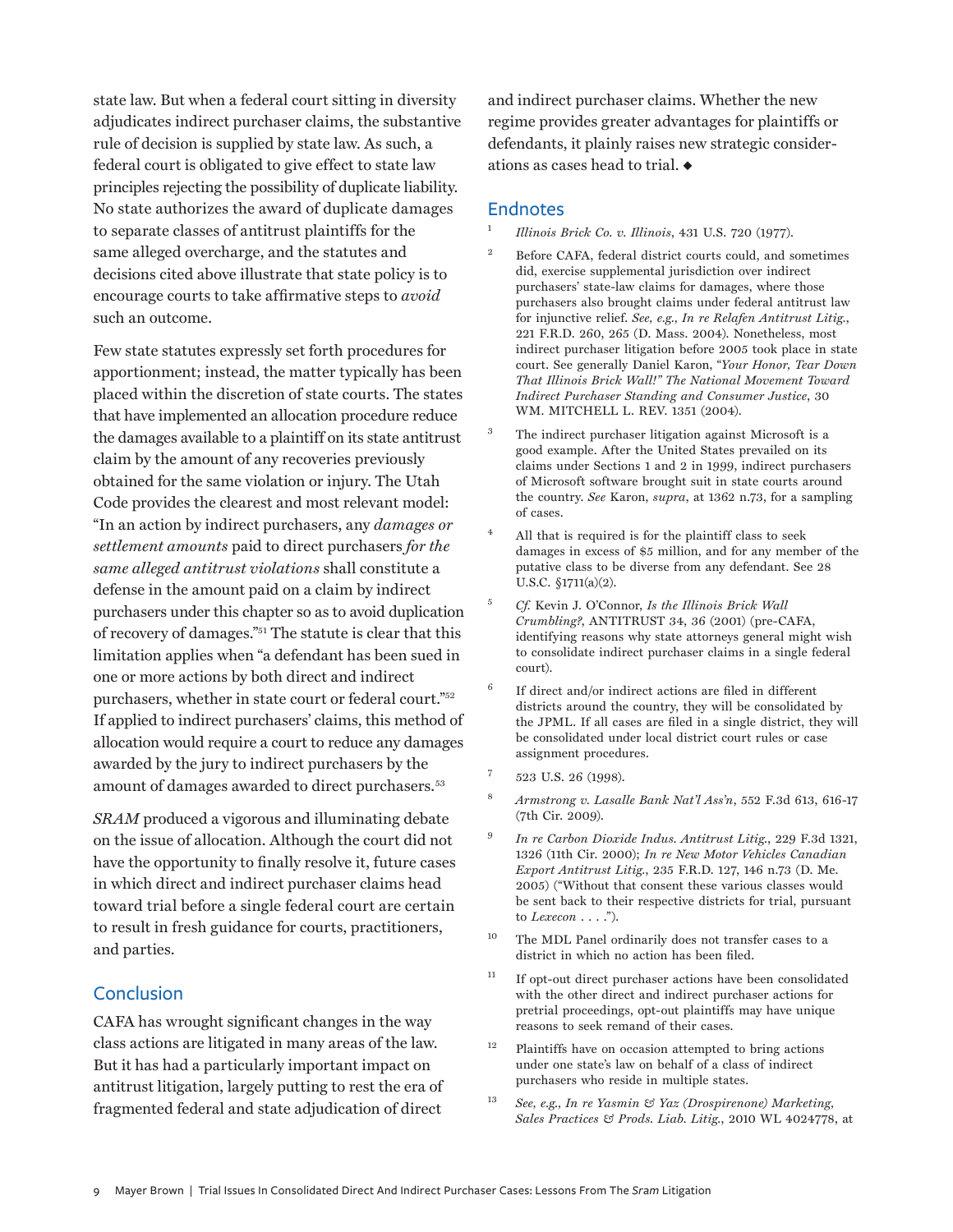<span id="page-9-0"></span>\*1 (S.D. Ill. Oct. 13, 2010) (a "completely voluntary waiver" by all parties of "all objections to venue, including the issues involved in Lexecon" is a prerequisite to trial of transferred actions in the MDL court); *In re Cessna 208 Series Aircraft Prods. Liab. Litig.*, 2009 WL 424744, at \*1 (D. Kan. Feb. 19, 2009) ("Absent consent of the parties, this Court *must* remand the cases which plaintiffs filed in other district courts." (emphasis added)). In a ruling from the bench, the court in SRAM rejected this view, but did not explain its reasoning.

- <sup>14</sup> *See In re Guidant Corp. Implantable Defibrillators Product Liab. Litig.*, 489 F. Supp. 2d 932, 936 (D. Minn. 2007).
- <sup>15</sup> *See Parklane Hosiery v. Shore*, 439 U.S. 322 (1979) (approving use of offensive, non-mutual collateral estoppel, *i.e.*, a plaintiff may prevent a defendant from re-litigating an issue that was fully litigated and lost in a prior proceeding to which the plaintiff was not a party).
- <sup>16</sup> In *SRAM*, Cypress was the only non-settling defendant remaining in the indirect purchaser case as trial approached. Cypress sought remand of certain indirect purchaser actions under *Lexecon*, which the court denied in an oral ruling from the bench. See Tr. of Motions Hearing, *In re SRAM Litigation*, MDL No. 1819, Dec. 14, 2010, at 6-7.
- As the *SRAM* case came closer to trial, Cypress settled with the direct purchasers and Samsung settled with the indirect purchasers. This still left direct and indirect purchaser claims in the same court, but *against different defendants*. Once that occurred, there were two distinct cases, and Cypress moved for separate trials. The court granted that motion. The discussion in this article is focused on the situation in which direct and indirect purchasers are pursuing claims against one or more common defendants.
- <sup>18</sup> "Liability" here refers only to the question whether there has been a violation of antitrust law, as distinct from the proof of injury and damages.
- <sup>19</sup> *Hanover Shoe, Inc. v. United Shoe Mach. Corp.*, 392 U.S. 481 (1968).
- <sup>20</sup> Joint Pretrial Conference Statement in *In re SRAM Antitrust Litig.*, MDL No. 1819, Dkt. 1170 (Nov. 30, 2010), at 16-18.
- <sup>21</sup> *Hanover Shoe*, 392 U.S. at 493-94.
- <sup>22</sup> *Id.* at 494.
- <sup>23</sup> *See* Robert G. Harris and Lawrence A. Sullivan, *Passing on the Monopoly Overcharge: A Comprehensive Policy Analysis*, 128 U. PA. L. REV. 269 (1979).
- <sup>24</sup> *California v. ARC America, Inc.*, 490 U.S. 93 (1989). This decision held that indirect purchaser actions under state law are not preempted by federal antitrust law.
- $25$  Although the foregoing discussion considers only whether Hanover Shoe categorically bars a joint trial of direct and indirect purchasers' damages claims due to the risk of a jury reducing direct purchasers' award, there may be independent reasons why apportionment of damages between direct and indirect purchasers is required.
- <sup>26</sup> Joint Pretrial Conference Statement in *In re SRAM Antitrust Litig.*, MDL No. 1819, Dkt. 1170 (Nov. 30, 2010), at 23-28. Cypress was differently situated and contended that issues bearing on a possible severance of Cypress *from Samsung* had to be resolved before the court could address

how to structure a trial of the direct and indirect purchaser claims. In brief, Cypress contended that evidence of Samsung's involvement in the DRAM conspiracy was inadmissible against both Samsung and Cypress under Rule 404(b). It further contended that the issue of admissibility had to be decided first, because if the evidence was admitted, Cypress would seek a severance from Samsung under Rule 21. *See id.* at 28-31.

- <sup>27</sup> Tr. of Motions Hearing, *In re SRAM Antitrust Litig.*, MDL 1819, Dec. 14, 2010, at 5-6.
- <sup>28</sup> Courts in a few states have held that indirect purchasers can sue only under consumer protection statutes, *e.g., Ciardi v. F. Hoffman-LaRoche, Ltd.*, 762 N.E.2d 303 (Mass. 2002), whereas in a number of other states, plaintiffs may bring claims under both antitrust and consumer protection statutes. An ever-evolving patchwork of federal and state decisions addresses the contours of antitrust claims brought under state consumer protection statutes. Discussion of that extensive body of law is beyond the scope of this article.
- <sup>29</sup> *See* ABA Section of Antitrust Law, ANTITRUST LAW DEVELOPMENTS (SIXTH), at 623 (2007) (noting that most state statutory provisions are comparable to Sections 1 and 2 of the Sherman Act). *See also, e.g., Relafen*, 221 F.R.D. at 278 (noting that the state antitrust statutes under which indirect purchasers brought conspiracy claims "uniformly parallel their federal counterparts"). For a few examples of harmonization provisions, see ABA Section of Antitrust Law, INDIRECT PURCHASER LITIGATION HANDBOOK, at 34 n.106 (2007)
- <sup>30</sup> *See*, e.g., *Pacific Gas & Elec. Co. v. County of Stanislaus*, 947 P.2d 291, 294 (Cal. 1997); *Romero v. Philip Morris*, Inc., 203 P.3d 873, 880 (N.M. Ct. App. 2008).
- <sup>31</sup> *See, e.g.*, New York Gen. Bus. Law §349 ("Deceptive acts or practices in the conduct of any business, trade or commerce or in the furnishing of any service in this state are hereby declared unlawful."); N.C. Gen. Stat. §75-1.1(a) ("Unfair methods of competition in or affecting commerce, and unfair or deceptive acts or practices in or affecting commerce, are declared unlawful.").
- Of course, this problem would also be present in a trial that consisted solely of indirect purchasers' claims under state antitrust and consumer protection statutes. That is probably unavoidable, as a court would not be likely to split the trial of state antitrust and consumer protection claims. But it still may make sense for a defendant to attempt to separate the federal antitrust claims from the statute consumer protection claims.
- <sup>33</sup> *E.g.*, Fla. Stat. §501.204(2); Maine Rev. Stat. §207(1); N.M. Stat. §57-12-4; R.I. General Laws §6-13.1-3.
- <sup>34</sup> *FTC v. Sperry & Hutchinson Co.*, 405 U.S. 233 (1972).
- <sup>35</sup> See *Atlantic Refining Co. v. FTC*, 381 U.S. 357 (1965); *FTC v. Brown Shoe Co.*, 384 U.S. 316 (1966).
- <sup>36</sup> 630 F.2d 920 (2d Cir. 1980).
- <sup>37</sup> 637 F.2d 573 (9th Cir. 1980).
- <sup>38</sup> 729 F.2d 128 (2d Cir. 1984).
- <sup>39</sup> *Id.* at 139.
- <sup>40</sup> The Antitrust Modernization Commission, for example, proposed a straightforward process in which direct and indirect purchaser claims are litigated in federal court,